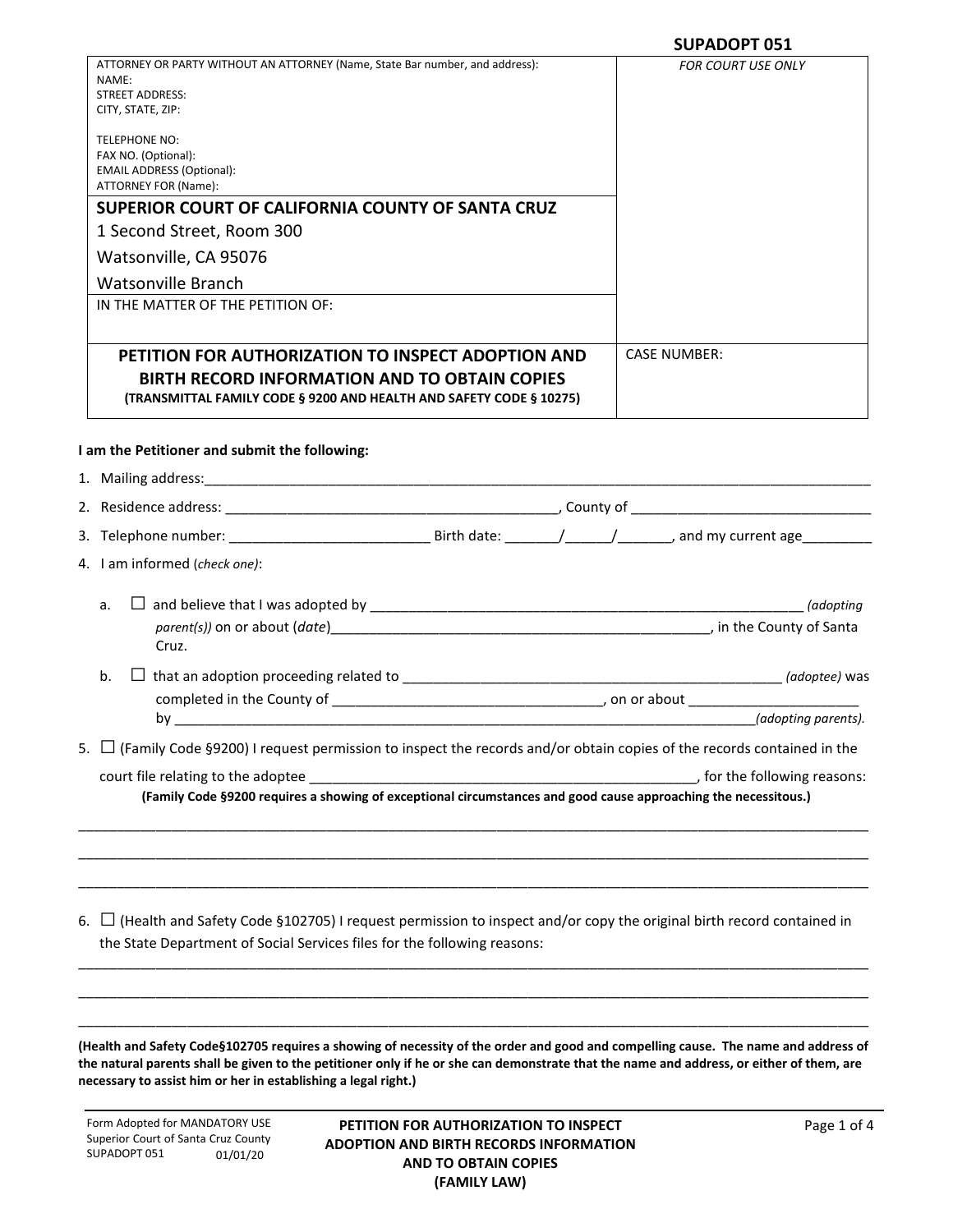| F MATTER OF THE PETITION OF:<br>IN<br>THE. | NUMBER:<br><b>CASE</b><br>חר |
|--------------------------------------------|------------------------------|
|                                            |                              |

7. □I request that the court confirm the dates that I was a Dependent in the Santa Cruz Superior Court system for the following reasons:

\_\_\_\_\_\_\_\_\_\_\_\_\_\_\_\_\_\_\_\_\_\_\_\_\_\_\_\_\_\_\_\_\_\_\_\_\_\_\_\_\_\_\_\_\_\_\_\_\_\_\_\_\_\_\_\_\_\_\_\_\_\_\_\_\_\_\_\_\_\_\_\_\_\_\_\_\_\_\_\_\_\_\_\_\_\_\_\_\_\_\_\_\_\_\_\_\_\_\_\_\_\_ \_\_\_\_\_\_\_\_\_\_\_\_\_\_\_\_\_\_\_\_\_\_\_\_\_\_\_\_\_\_\_\_\_\_\_\_\_\_\_\_\_\_\_\_\_\_\_\_\_\_\_\_\_\_\_\_\_\_\_\_\_\_\_\_\_\_\_\_\_\_\_\_\_\_\_\_\_\_\_\_\_\_\_\_\_\_\_\_\_\_\_\_\_\_\_\_\_\_\_\_\_\_

\_\_\_\_\_\_\_\_\_\_\_\_\_\_\_\_\_\_\_\_\_\_\_\_\_\_\_\_\_\_\_\_\_\_\_\_\_\_\_\_\_\_\_\_\_\_\_\_\_\_\_\_\_\_\_\_\_\_\_\_\_\_\_\_\_\_\_\_\_\_\_\_\_\_\_\_\_\_\_\_\_\_\_\_\_\_\_\_\_\_\_\_\_\_\_\_\_\_\_\_\_\_

\_\_\_\_\_\_\_\_\_\_\_\_\_\_\_\_\_\_\_\_\_\_\_\_\_\_\_\_\_\_\_\_\_\_\_\_\_\_\_\_\_\_\_\_\_\_\_\_\_\_\_\_\_\_\_\_\_\_\_\_\_\_\_\_\_\_\_\_\_\_\_\_\_\_\_\_\_\_\_\_\_\_\_\_\_\_\_\_\_\_\_\_\_\_\_\_\_\_\_\_\_\_ \_\_\_\_\_\_\_\_\_\_\_\_\_\_\_\_\_\_\_\_\_\_\_\_\_\_\_\_\_\_\_\_\_\_\_\_\_\_\_\_\_\_\_\_\_\_\_\_\_\_\_\_\_\_\_\_\_\_\_\_\_\_\_\_\_\_\_\_\_\_\_\_\_\_\_\_\_\_\_\_\_\_\_\_\_\_\_\_\_\_\_\_\_\_\_\_\_\_\_\_\_\_ \_\_\_\_\_\_\_\_\_\_\_\_\_\_\_\_\_\_\_\_\_\_\_\_\_\_\_\_\_\_\_\_\_\_\_\_\_\_\_\_\_\_\_\_\_\_\_\_\_\_\_\_\_\_\_\_\_\_\_\_\_\_\_\_\_\_\_\_\_\_\_\_\_\_\_\_\_\_\_\_\_\_\_\_\_\_\_\_\_\_\_\_\_\_\_\_\_\_\_\_\_\_

8. For the reasons stated, I request permission  $\Box$  to obtain  $\Box$  to inspect a copy of the following document(s)

9. Attached is a copy of a government issued current photographic identification card of the Petitioner.

I request an order of the Superior Court as required by Family Code §9200 and/or Health and Safety Code §102705 with respect to the records relating to the above proceeding.

Date:

Print Name **Signature of Petitioner or Attorney for Petitioner** or Attorney for Petitioner

## **VERIFICATION**

I am the Petitioner in the above matter. I have read this petition and I know and understand what it states. I declare that the petition is true based upon my own personal knowledge, except as to those matters where it is stated to be based upon my information and belief, and as to those matters, I believe them to be true.

\_\_\_\_\_\_\_\_\_\_\_\_\_\_\_\_\_\_\_\_\_\_\_\_\_\_\_\_\_\_\_\_\_\_\_\_\_\_\_\_\_\_ \_\_\_\_\_\_\_\_\_\_\_\_\_\_\_\_\_\_\_\_\_\_\_\_\_\_\_\_\_\_\_\_\_\_\_\_\_\_\_\_\_\_\_\_\_\_\_\_\_\_\_\_\_\_

\_\_\_\_\_\_\_\_\_\_\_\_\_\_\_\_\_\_\_\_\_\_\_\_\_\_\_\_\_\_\_\_\_\_\_\_\_\_\_\_\_\_\_ \_\_\_\_\_\_\_\_\_\_\_\_\_\_\_\_\_\_\_\_\_\_\_\_\_\_\_\_\_\_\_\_\_\_\_\_\_\_\_\_\_\_\_\_\_\_\_\_\_\_\_\_\_\_\_\_\_\_\_

Date:

**Print Name** Signature of Petitioner

#### **California Family Code Section 9200**

(a) The petition, relinquishment or consent, agreement, order, report to the court from any investigating agency, and any power of attorney and disposition filed in the office of the clerk of the court pursuant to this part is not open to inspection by any person other than the parties to the proceeding and their attorneys and the department, except upon the written authority of the judge of the superior court. A judge of the superior court may not authorize any one to inspect the petition, relinquishment or consent, agreement, order, report to the court from any investigating agency, or power of attorney or deposition or any portion of any of these documents, except in exceptional circumstances and for good cause approaching the necessitous. The petitioner may be required to pay the expenses for preparing the copies of the documents to be inspected.

(b) Upon written request of any party to the proceeding and upon the order of any judge of the superior court, the clerk of the court shall not provide any documents referred to in this section for inspection or copying to any other person, unless the name of the child's birth parents or any information tending to identify the child's birth parents is deleted from the documents or copies thereof.

(c) Upon the request of the adoptive parents or the child, a clerk of the court may issue a certificate of adoption that states the date and place of adoption, the child's birth date, the names of the adoptive parents, and the name the child has taken. Unless the child has been adopted by a stepparent, the certificate shall not state the name of the child's birth parents.

### **California Health and Safety Code Section 102705**

All records and information specified in this article, other than the newly issued birth certificate, shall be available only upon the order of the superior court of the county of residence of the adopted child or the superior court of the county granting the order of adoption.

No such order shall be granted by the superior court unless a verified petition setting forth facts showing the necessity of the order has been presented to the court and good and compelling cause is shown for the granting of the order. The clerk of the superior court shall send a copy of the petition to the State Department of Social Services and the department shall send a copy of all records and information it has concerning the adopted person with the name and address of the natural parents removed to the court. The court must review these records before making an order and the order should so state. If the petition is by or on behalf of an adopted child who has attained majority, these facts shall be given great weight, but the granting of any petition is solely within the sound discretion of the court. The name and address of the natural parents shall be given to the petitioner only if he or she can demonstrate that the name and address, or either of them, are necessary to assist him or her in establishing a legal right.

Form Adopted for MANDATORY USE Superior Court of Santa Cruz County SUPADOPT 051 01/01/20

**PETITION FOR AUTHORIZATION TO INSPECT ADOPTION AND BIRTH RECORDS INFORMATION AND TO OBTAIN COPIES (FAMILY LAW)**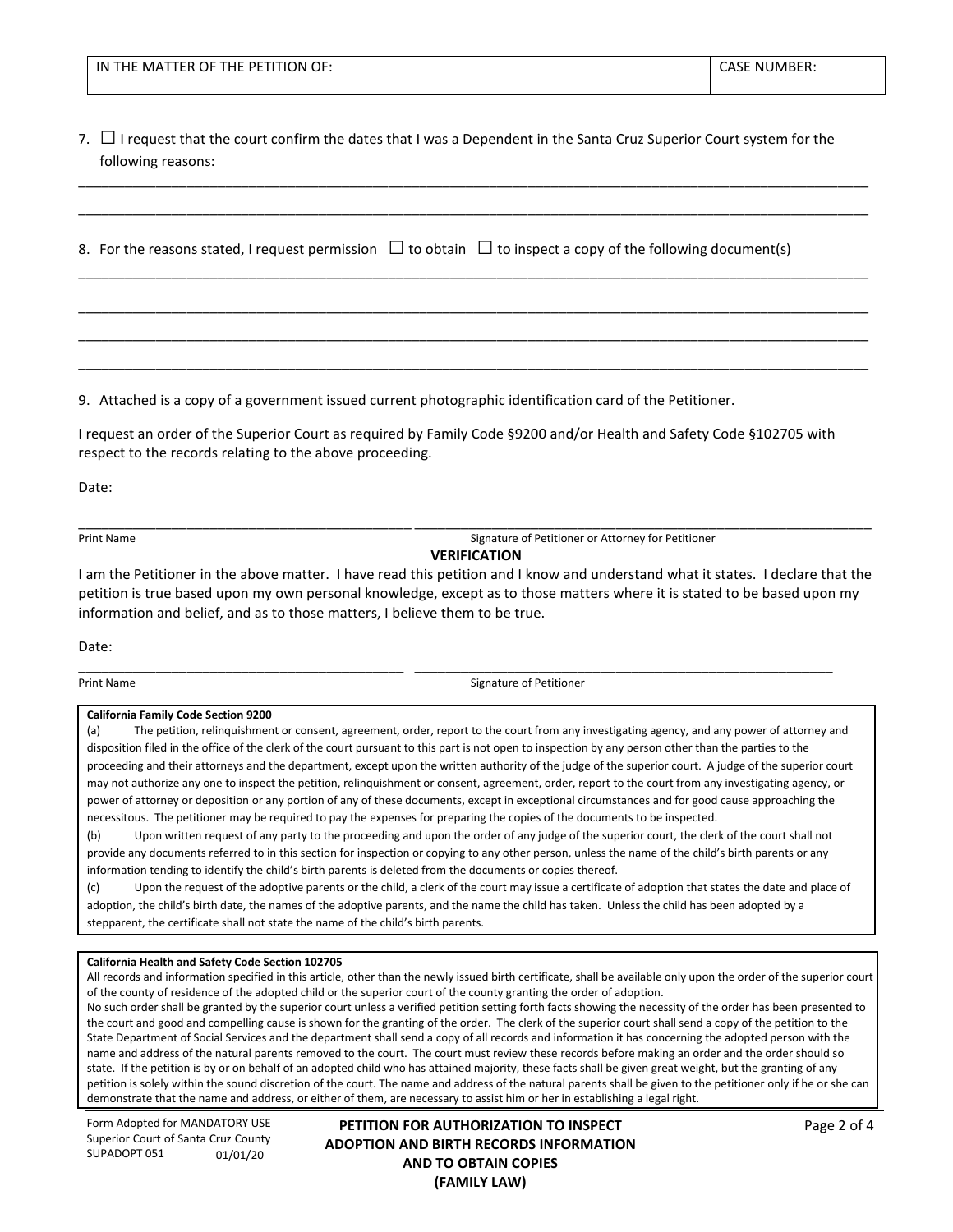# **TRANSMITTAL**

## **TO BE COMPLETED AND SENT BY THE CLERK OF THE COURT TO SACRAMENTO ONLY IF PARAGRAPH SIX (6) OF THE PETITION HAS BEEN MARKED (Health and Safety Code § 102705)**

State Department of Social Services Adoptions Branch 744 P Street, M/S 19-31 Sacramento, CA 95814

To California State D.S.S.:

The Original Petition seeking original birth records pursuant to Health and Safety Code § 102705 was filed in the

Santa Cruz County Superior Court on \_\_\_\_\_\_\_\_\_\_\_\_\_\_\_\_\_\_\_\_\_\_ in Case Number \_\_\_\_\_\_\_\_\_\_\_\_\_\_\_\_\_\_\_\_\_\_\_\_\_\_\_\_\_\_\_\_\_\_\_.

Please comply with Health and Safety Code section 102705 by sending a copy of all records and information it has concerning the adopted person **EXALL** 

with the name and address of the natural parents removed, to:

Santa Cruz County Superior Court, Attention: Adoptions Clerk 1 Second Street Room 300 Watsonville, California 95076

Executive Officer/Clerk of the Superior Court of Santa Cruz County

Date:

Deputy Clerk

\_\_\_\_\_\_\_\_\_\_\_\_\_\_\_\_\_\_\_\_\_\_\_\_\_\_\_\_\_\_\_\_\_\_\_\_\_\_\_\_\_\_\_\_\_\_\_\_\_\_\_\_\_\_\_\_\_\_\_\_

(A copy of this request was sent by the Clerk of the Court to the Department of Social Services on \_\_\_\_\_\_\_\_\_\_\_\_\_\_\_\_\_\_\_\_\_\_)